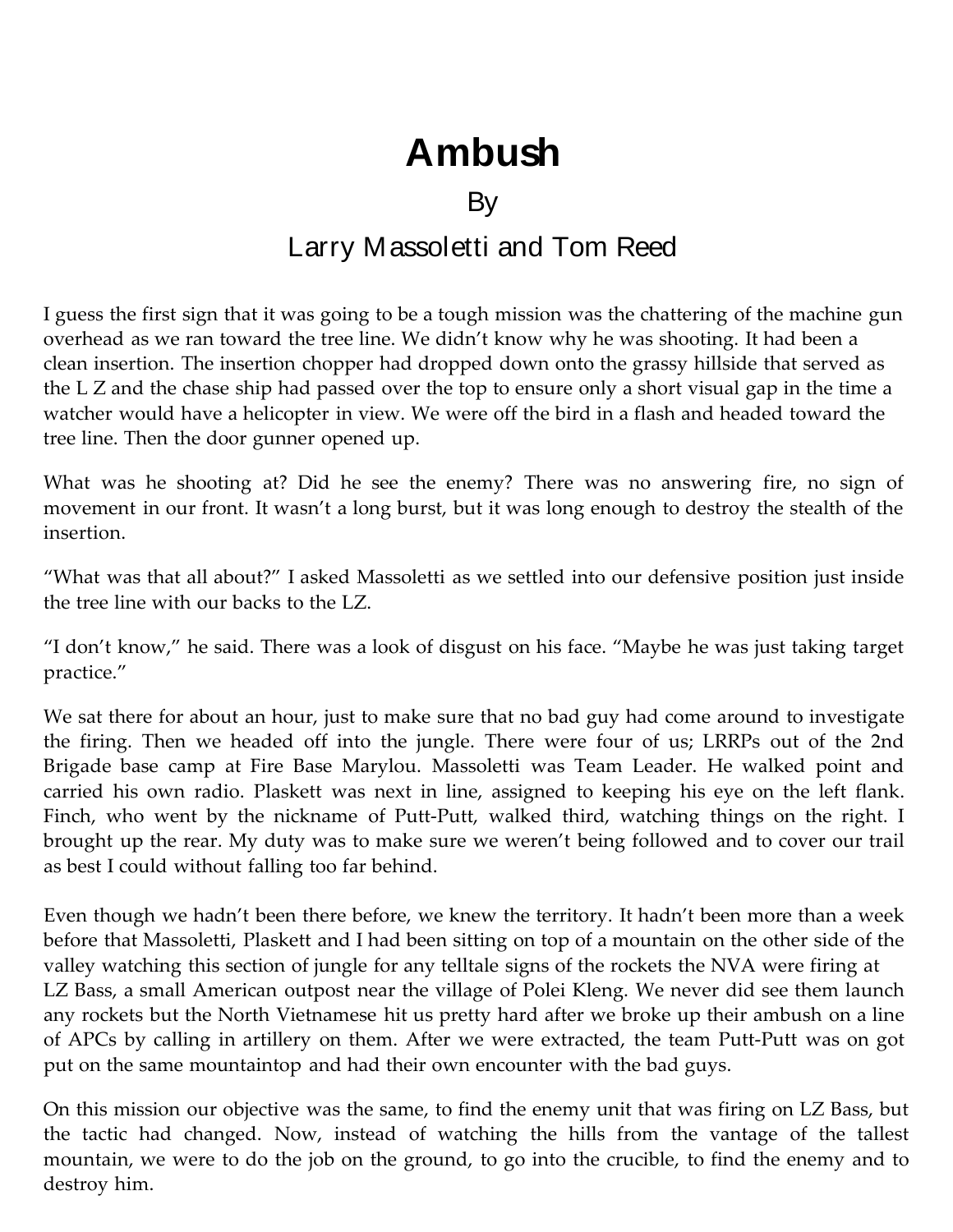We kept moving until late afternoon, then pulled twenty or thirty yards off the trail and set up our night location. We didn't tempt fate by heating our LRP rations; the smell would carry too far. We ate them cold instead. We shot the bull in low whispers until dark, then Massoletti established the guard rotation and we turned in for the night. Around three in the morning Putt-Putt woke us. "We've got movement," he whispered to each of us as he gave us a gentle shake to bring us around.

In silence we reached for our weapons and pulled them close to our bodies. Four pair of highly attuned ears swept the night. Four pair of hands took their weapons off safe and made them ready to fire. Four bodies coiled to spring into action in the merest instance and four hearts pounded just a bit faster. There are always noises in the jungle; insects and reptiles slithering through the undergrowth or up the bark of trees, small animals scurrying to their dens and the occasional night stalking predator seeking its prey. There are always noises, the problem is separating the normal from the threatening.

Thirty, maybe forty minutes later – nothing. "Sorry guys," Massoletti finally said, "go back to sleep."

We didn't move out until mid-morning. It's best to stay in your night location for the first two or three hours of sun light because that's when the bad guys are prone to be on the move. If your night location is close to a trail they may pass in front of you without seeing you, allowing you to call in artillery on them without being discovered. But they didn't pass by us this morning. Around 9:30 or 10:00 we got ready to take to the trail. It was while we were packing that I realized that I had lost my knife. I always carried a British Commando Knife strapped horizontally across the back of my web belt. My brother had sent me a half dozen of them from the States. I'd given four of them away and kept two for myself, I'd lost one earlier, and now I had lost the second one.

We explored until about noon when we pulled off the trail once again to eat our lunch and listen.

So much of what we did involved listening. In the jungle you could hear a lot farther than you could see. Unmuffled voices, a cough, the clanking of equipment or the snapping of a twig could warn you danger long before your eyes confirmed the presence of the enemy. When the army tested my hearing before discharge they found it much more acute than when I went to Vietnam.

An hour or so later we were on the trail again. It wasn't long before the trail entered a narrow valley and wound down toward the valley's head. Massoletti stopped and pointed down into the valley. "Look at that," he whispered. We followed his finger with our eyes and made out, between the trees about sixty yards ahead, the vague outline of bunkers. "Let's check it out," Massoletti said.

Putt-Putt turned and looked at me as if to say "is he crazy, why does he want to go down there?" I just shrugged my shoulders. Putt-Putt didn't understand Massoletti. Massoletti saw the job that had to be done and didn't hesitate. Our job was to gain intelligence on the enemy, and that intelligence lay in the valley, among those bunkers.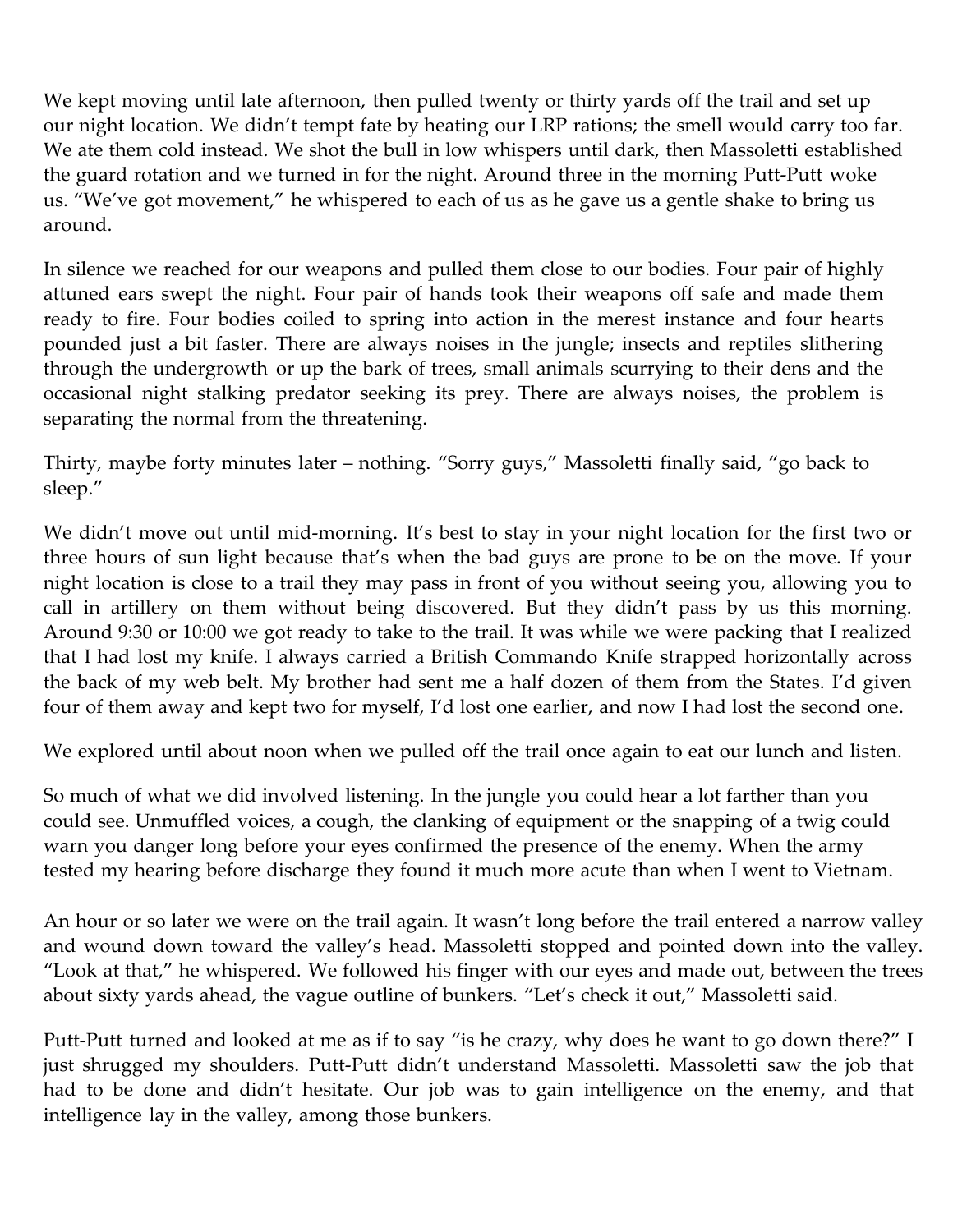Larry Massoletti remembers:

When we walked down into that valley we were surrounded by triple canopy jungle. The first canopy was heavy under growth, then some taller trees and finally those towering, gigantic mahogany trees. You could hardly see the sky. The first sign that things were not as they should be was the sight of a grass hut, about six feet wide, just as long as it was wide, and about five feet tall. It was pretty startling because I knew it did not belong there. As we walked a little closer I looked deeper into the valley and saw all the bunkers. We left the trail and moved around the contour of the hill toward the head of the valley where we could get a clear view of the whole complex. "If there's anybody down there we could probably stir them up with a few artillery rounds," I whispered. I unslung my pack and switched on the radio. While I made contact with the fire base, Plaskett and Reed retraced our steps a few paces and set out Claymore mines to guard against any unwanted visitors from the trail. I called in the artillery and adjusted it onto the complex. When five or six, one-five-five, H.E. rounds landing in the middle of the complex brought no response, we knew it was empty and safe for closer exploration. We retrieved our gear and moved into the bunker complex.

There were about a dozen bunkers in the complex built in two tiers along the western slope of the hill. The grass hut, the communal area and the kitchen were on the floor of the valley, along the creek that flowed from the valley. There was little of value in the complex, the North Vietnamese carried everything of value with them at all times, but the newness of the bunkers and overall maintenance of the area showed the complex's recent habitation. The place was so fresh it was as if the NVA had been there just a few hours before…

## Tom Reed remembers:

At the far end of the complex we found the trail leading up the ridge on the other side of the valley. We climbed steadily up the ridge for about an hour before we reached a plateau where the ascent became more gradual. Just as we reached this level we pulled off the trail to take a rest. Between the trail and us, just where it assumed a steeper descent, was a large dead log. On the other side of us, no more than a couple of yards from where we sat, the jungle opened up into a large field of elephant grass, which swept down the opposite slope of the ridge. It was a good location from which to monitor the trail.

After an hour or so of just sitting and watching Massoletti made a decision. "Set out some Claymores," he said. "We're going to make this our night location."

As a night location this spot had definite strengths and one very distinct weakness. Having an open field that could serve as an LZ at our back was a strength. The log along the trail hid us from the enemy's view until they were right on us, another strength. But our proximity to the trail, no more than 20 feet, meant that any encounter we might have with the enemy would be at point blank range, and as we were almost sure to be outnumbered - this was a distinct weakness. Putt-Putt got another of those looks on his face that indicated that he didn't like the idea and, though I had to admit that I would have chosen a location farther off the trail, I'd been through enough with Massoletti that I trusted his decisions. As for Plaskett, I knew that he too trusted his Team Leaders decision, though if he had had his druthers, he would have preferred to set up in the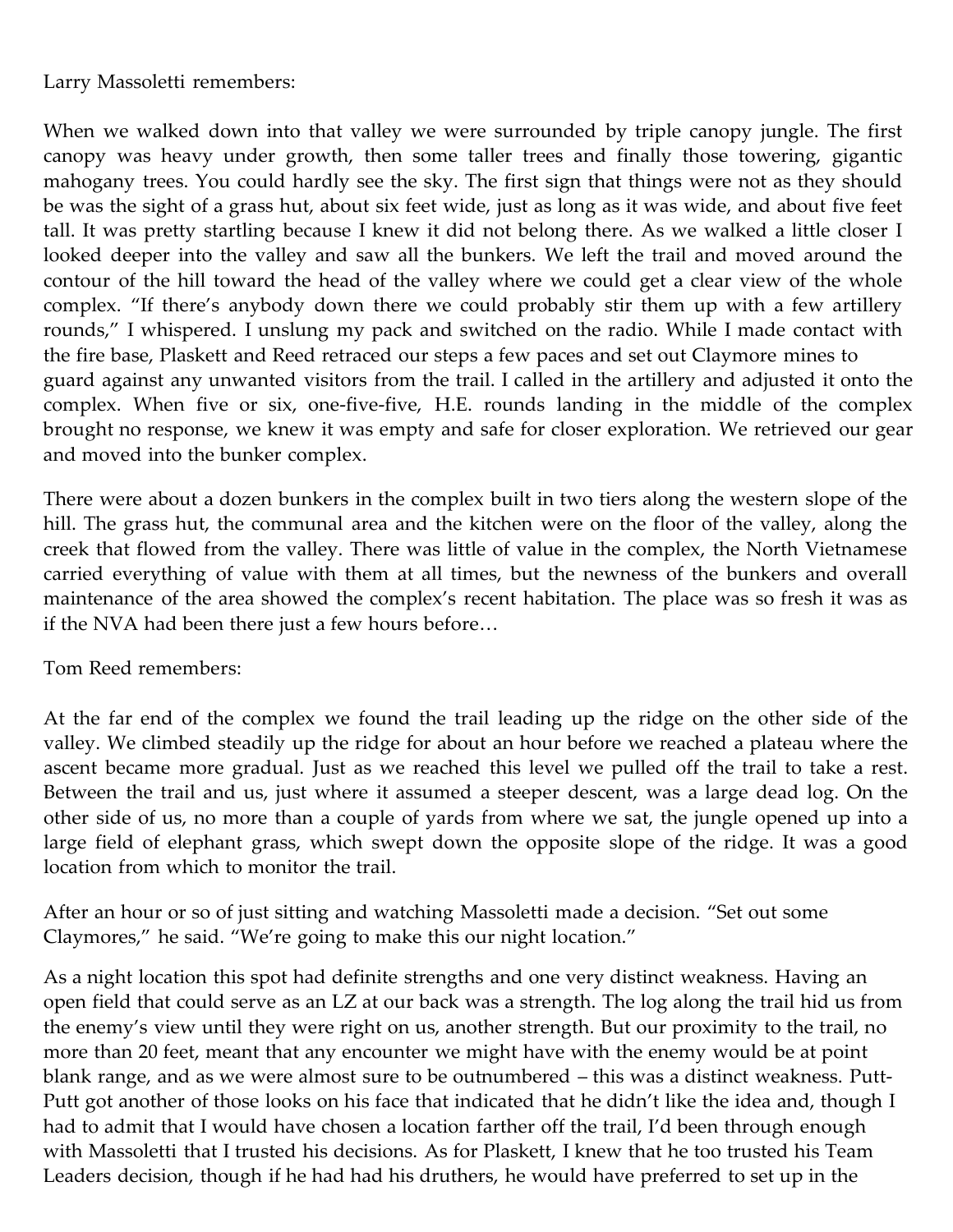bunker complex, where he would have the best possibility of getting into a fight.

We set Putt-Putt's Claymore against the log aiming up the trail and guarding the opening to our location. My Claymore was set just opposite the opening, pointing further up the trail. Its' back blast guarded the opening. Plaskett's Claymore was held in reserve.

We settled in for the night, we ate our LRP rations, we talked or we read. I'd finished the paperback I was reading so I asked to borrow one of Massoletti's "Guide Post" magazines. "I didn't know you went in for this stuff," he said handing me one of the inspirational booklets.

"You'd be surprised," I said, "Haven't you heard that there are no atheists in foxholes?" I shouldn't have been taken aback by his skepticism, after all my gambling, drinking and trips to town to visit the 'ladies' weren't exactly secret.

"I just never took you for the spiritual type," he said.

"When I first got in country, I had a Bible," I said. "The minister at my church gave it to me when he heard I was being sent to Nam. It had a steel plate in it and you were supposed to carry it over your heart. When I was in the hospital at Nha Trang somebody stole it. I didn't complain. I figured that he might need either the content or the steel plate more than I did."

When it became too dark to read we turned in. Each man took his watch, an hour on and then three hours of sleep, repeated through the hours of darkness. It was an uneventful night. My last watch began when the first streaks of dawn were painting the sky. I didn't wake my replacement when my hour was up; I called in the 'sunshine' report and let the others sleep a bit longer. Back in the world I wasn't a morning person, but over here and in the jungle, it seemed right. A cup of coffee would have been nice but we were in a cold camp, and GI instant coffee didn't blend to well in cold canteen water. I sat with my thoughts and smoked. I thought of home. I thought about Karen, the girl I'd broken up with just before I came to Nam. I thought about my family, and, I thought about war.

Before too long the camp came alive and I had to leave my reveries. I could tell that Massoletti was trying to figure out what to do next. We had found the bunker complex where the enemy had camped, we had followed and monitored trails that were well worn by their travel, but we had not found the spots where they launched their rockets and we had not found them. I never found out if he made that decision, things began to happen that made his decision inevitable.

The sound that we heard wasn't a distinct sound and it wasn't very loud. It's hard to describe, but it's the sound of heavily laden packs shifting from side to side as they are carried up a hill. Massoletti's arm reached out and pointed silently toward the trail. We turned and watched as first one, then two, then three heads appeared above the log. They looked neither left nor right, but trudged ahead under the weight of the heavy load they carried, up the hill, past the opening and on past us down the trail.

I was closest to them; I swung the strap of my Swedish K over my head and stepped out onto the trail. I dropped the bolt down from its' safety position and squeezed the trigger. Nothing – I tried again – and again nothing.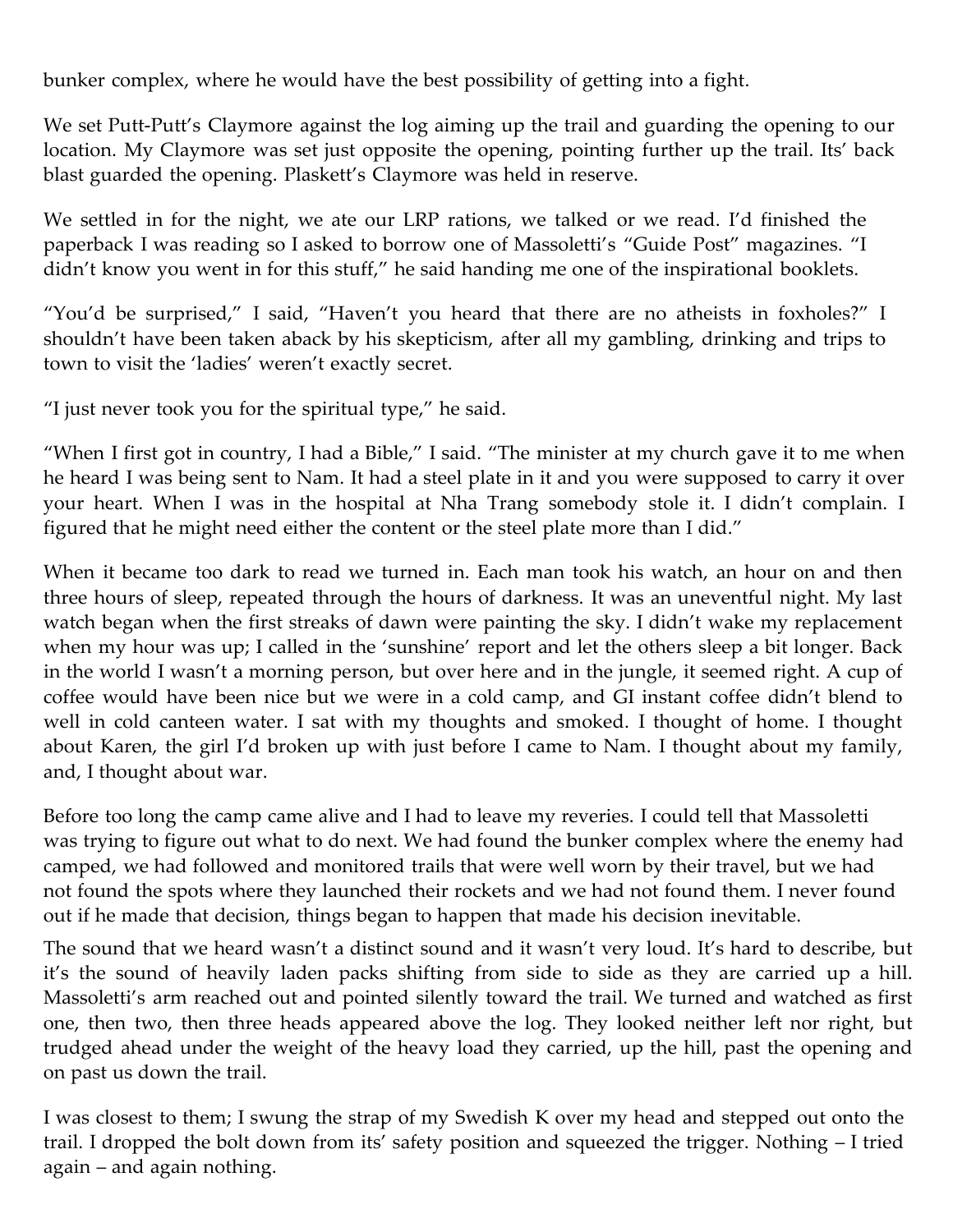Plaskett was close beside me. "Use your knife!" he whispered. I reached behind me only to be reminded that the knife was gone. I looked down at the submachine gun and saw that the bolt had hung up in the safety position and had never fallen into the channel that would allow it to fire. I readjusted it but it was too late. The bad guys had disappeared around a bend in the trail.

Massoletti got on the horn and called in artillery trying to drive them back in our direction, but the time lapse and the lack of knowledge of how the trailed twisted and turned, doomed the attempt.

"We'll stay here," Massoletti said. "Those three may decide to come back, or there may be more coming behind them. We've found a good hunting spot so let's use it. But let's put out the other Claymore to make sure that next time they don't get away."

We placed Plaskett's Claymore about 15 yards further down the trail pointing in the direction the bad guys had gone. The charging handle was placed beside the one for the Claymore that was just to the right of the opening. There was nothing to do now but watch and wait.

The morning drifted by, then the early afternoon. Then came the snap of a twig. I was sitting cross‑legged facing the open field when I heard it. I spun around and grabbed the two charging handles. Four pair of ears tuned toward the trail, four pair of eyes watched the top edge of the log. One head – then two heads – then three heads – a fourth – and more – appeared above the log. The heads grew bodies as they ascended the hill. But, now, the point man looked left and the point man looked right, and when he looked right he stopped and he turned. He stood staring at me sitting cross‑legged and at Plaskett crouching behind me. He was not more than twenty feet away and he was not more than five feet from the back blast of one of the Claymores in my control and not ten feet from the Claymore that Putt-Putt controlled. All was quiet; the only sound was the chattering of Putt-Putt's teeth. Then the point man slowly reached up and carefully hooked his thumb around the sling of his AK‑47 and in the same moment pointed his index finger in our direction. I squeezed down hard on the charging handles.

The world in front of me exploded. The body of the point man flipped fifteen or twenty feet into the air and came back to earth with a hollow thud. All of the heads and partial bodies that we had seen above the log, disappeared from view and then another explosion as Putt-Putt's Claymore delivered a coup de grace to any of the lead group who survived the back blast.

Gunfire was crackling all over the place. Massoletti cradled his Car‑15 in his arms and started crawling toward the opening. "Where are you going?" I asked.

"I'm going to get the pack off that guy." He said nodding toward the body that lay near the opening.

"Wait a minute," I said. "Let me soften them up first."

I pulled the pin on a grenade, released the handle and let it cook off for a four count, then tossed it over the top of the log. After it exploded I raised up to a squatting position and fired off a magazine from the Swedish K, spraying down the area as best I could. "Go for it," I said coming back down to my knees.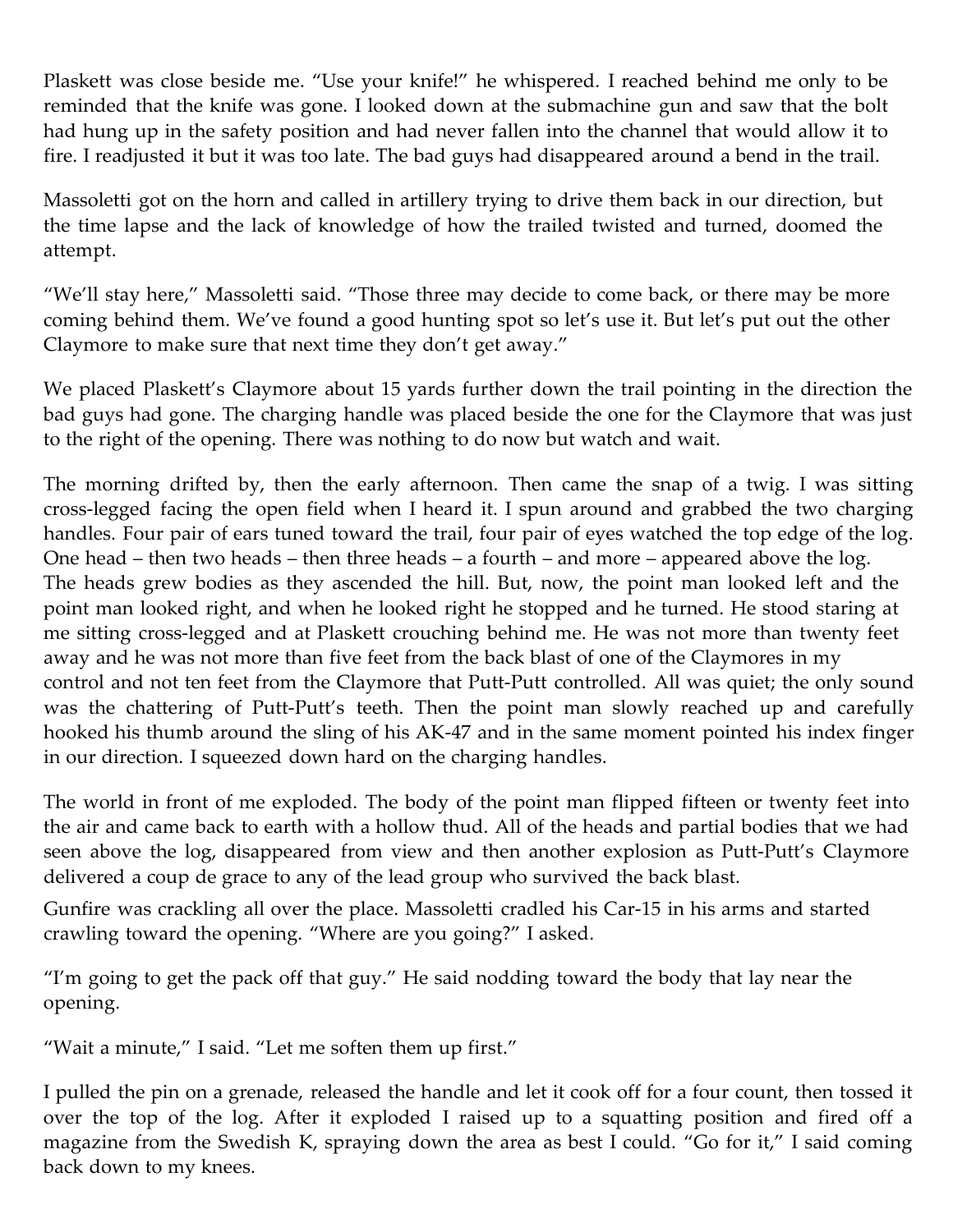Larry Massoletti remembers:

Reed's Swedish K was going off like crazy, the NVA must have thought it was an M‑60 machine gun. Sometimes when the firing got quiet, you could hear an NVA shouting orders to his men. The NVA were so close.

I crawled to where the NVA point man was to get his pack. The first thing I saw was three bodies, the point man and two others. "There's three of them down out here," I yelled back to the team. Then, out of the corner of my eye, I saw an NVA stepping out from behind a tree. He raised his AK and let go a burst at me.

Stuff was flying up in my face. Plaskett had crawled down behind the log. He saw the guy who was shooting at me at the same time I did and returned his fire. "Got him!" he yelled. If he had not fired when he did I would not be here. He saved my life and I've never properly thanked him.

I pulled back without the pack that had been so important to me only seconds before. I knew I had to call in the contact. "Two Romeo, this is Two Echo we have contact! We're in the same location as last reported. There are a lot of them. Get me artillery!" In a flash I had the battery at LZ Bass. I called for a marker round, but it landed so far off you could hardly hear it. There wasn't time to direct fire from so far away. "That's no good," I yelled into the hand set, "send us some gun ships."

Tom Reed remembers:

War is a dangerous thing. Not only should you be concerned with the damage the enemy can do to you, but you have to realize that the same equipment that can chew up the enemy can also bite you. As the enemy was hunkered down along the hillside out of our view, my Swedish K wasn't much good, so I grabbed my M‑79 and tried to lay a few rounds on them. But the hill was too steep; the rounds flew harmlessly well into the valley below. So I increased the angle, still no luck – increased it again till it was nearly perpendicular and wham, a H.E. round crashed into a limb above our heads. Luckily it had not traveled far enough to arm and fell harmlessly to earth in our midst. Putt-Putt tried a more direct approach, he pulled the pin on a white phosphorus grenade and threw it at the bad guy. It hit a tree and bounced back at us. All four of us hit the ground an instant before the white-hot shards went flying over our backs.

I don't know how long we fought – it didn't seem like more than four or five minutes – then we heard the flip-flip-flip-flip of the rotors of the approaching gun ships. A no more pleasant sound was ever heard. Plaskett and Putt-Putt retreated into the field while Massoletti shoved a primer fuse into a bar of C4 and pulled the pin. He tossed it onto the ground that we were evacuating and then lit out to join the others. When he had gotten past me I sprayed down the area with a final blast of submachine gun fire as I backed my way into the high grass of the field. By the time the C-4 exploded I had reached the safety of the group crouched in the grass 50 or 60 yards from the fight.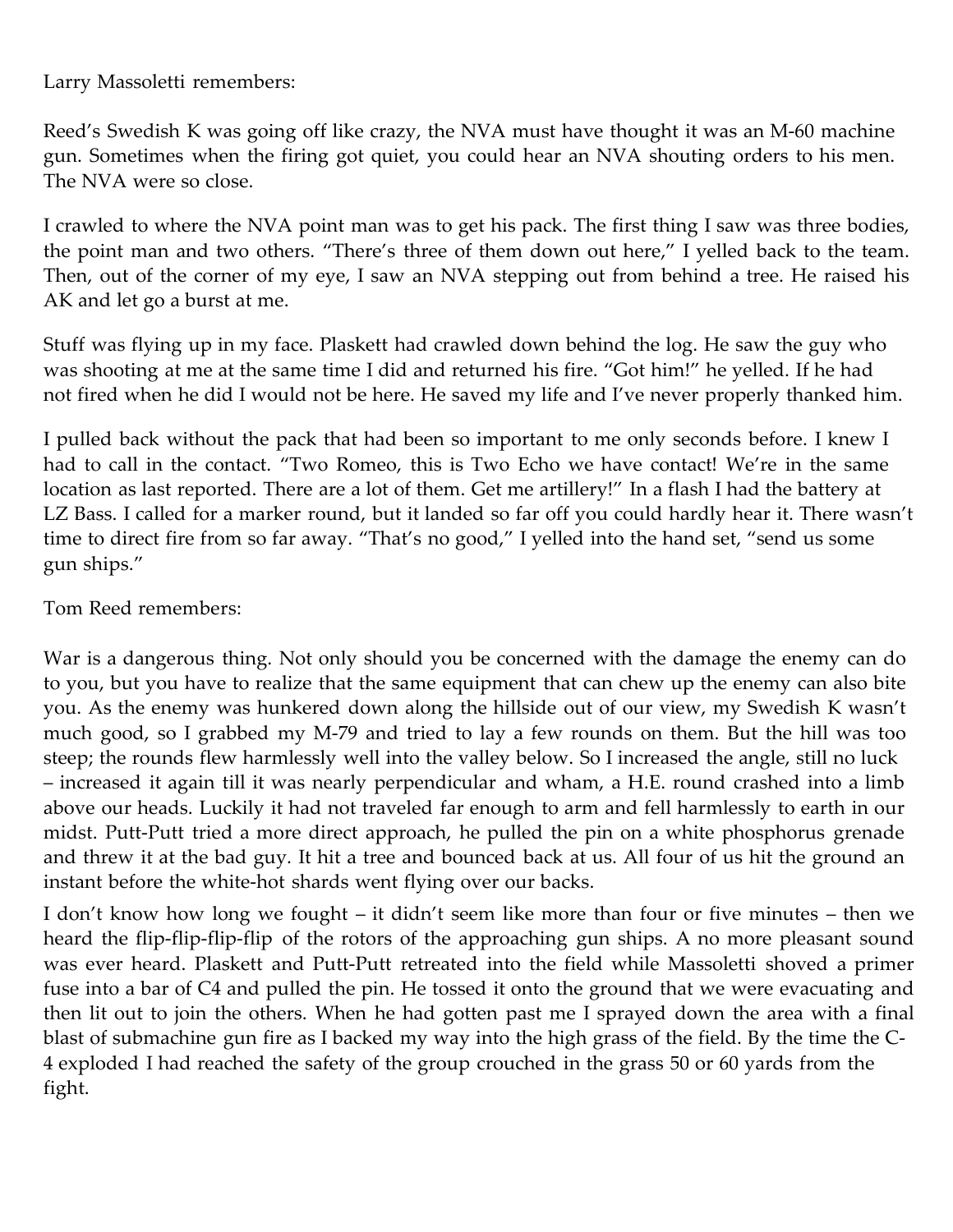Larry Massoletti remembers:

When we heard the gunships coming, I told the LRRP on the other end of the radio, we were getting out of there and making a break for the elephant grass. I threw down the C‑4 in our position and we all tossed a grenade down the hill to break contact with the NVA. We started running through the elephant grass as hard as we could. We ran in the elephant grass for about fifty yards it seemed and then I made a half circle like a "J ", so we could tell if anyone was following us. We had to stop because I thought my heart was going to jump out of my chest, and I knew the rest of the team were feeling the same thing. That is the hardest my heart had ever beat and it has never beaten that hard since. We waited and no one followed. The gun ships showed and they could see us down in the grass. I guess they could see the bad guys too, because they just opened up on them when they got there. You could see the shredded leaves falling from the trees from the gunfire of the cobras, and I could even see the faces of the pilots as they flew by.

Tom Reed remembers:

One after another they would fly in unleash a salvo and peel off to be replaced by another craft. While this was going on Massoletti got word from base camp.

"They're not going to pull us out," he said. "They're sending in an air‑rifle platoon to reinforce us and we're supposed to lead them back to where the North Vietnamese are."

Timing is not always perfect in war. In a perfect situation the gun ships would have been able to remain on station and keep up the fire until the reinforcements arrived. That way the enemy would not be able to get back to the site and retrieve their dead and the intelligence that those bodies might carry. The timing here was far from perfect. The gun ships expended their ammunition and returned to their base and we were left to wait in the LZ for the promised reinforcements.

Despite their name, Air-Rifle Platoons were not equipped with Daisy BB guns. The airmobile concept was born of Vietnam and LRRPs were an integral part of the concept. In concept LRRPs would find the enemy and then would be supported by a rifle platoon that was on constant alert and was able to be helicoptered to where they needed. But even when they are on alert it takes some time for them to get their equipment together, travel to the helicopters, load aboard and then reach their destination. In this instance we waited for nearly an hour for the Hueys to arrive with our reinforcements.

But in time they did arrive. Massoletti briefed the Platoon Leader and First Sergeant and just before we were ready to head back to the contact site he and Plaskett came over to me. "Plaskett wants to walk point on the way back," he said, "but he wants to carry your Swedish K when he does."

"Sure," I said to Plaskett, "if your crazy enough to walk point, you ought to have something with a bigger magazine than an M‑16." I handed him the submachine gun and the leather case containing extra magazines and took his M‑16 and ammo pouches.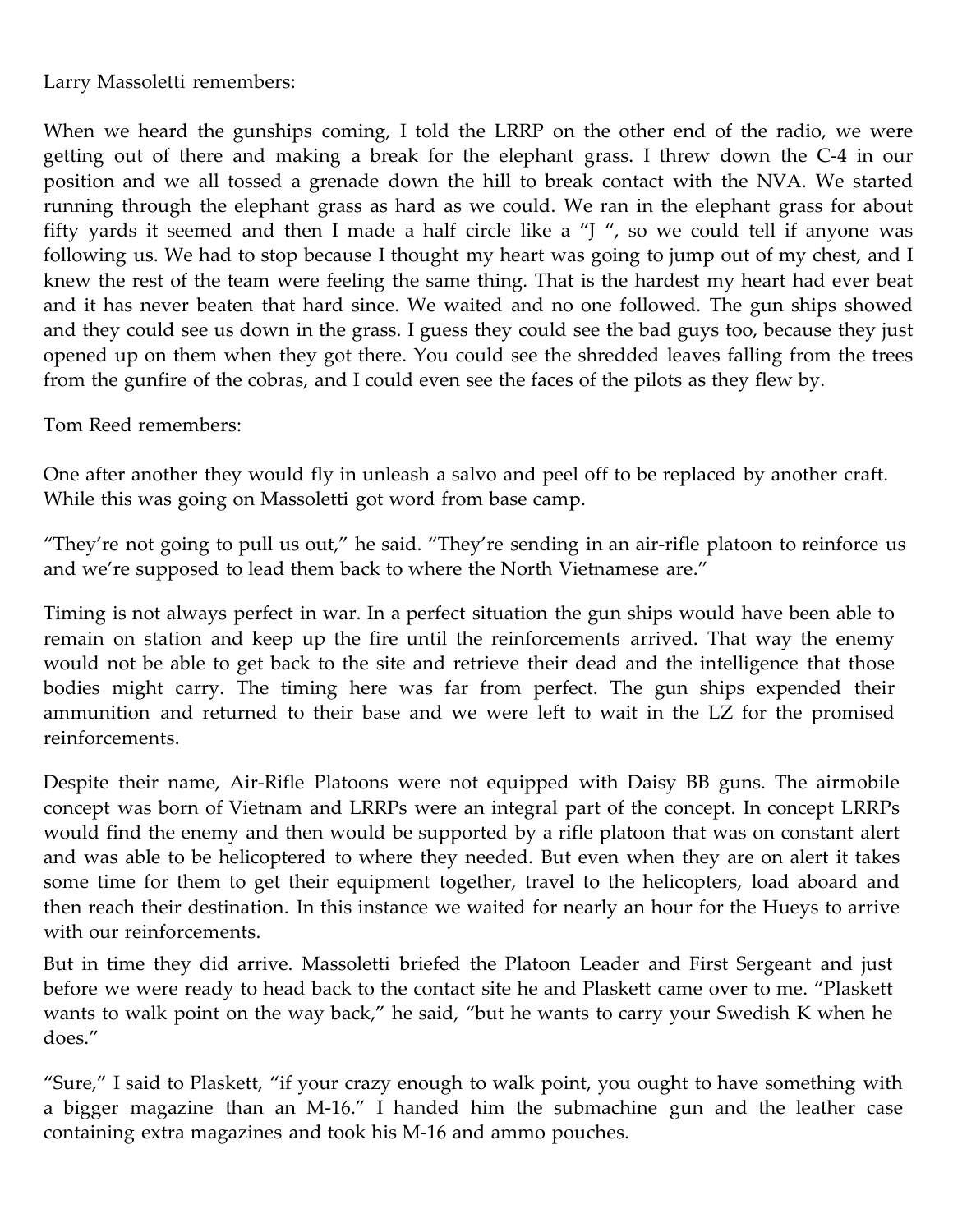The LRRPs lead the way. When we reached the area of the contact, Plaskett suddenly took off running. He raised the Swedish K and let go a three shot burst, then took off running again. When we got to the top of the ridge we saw him coming back up the hill carrying three North Vietnamese packs.

"When I got to the top of the ridge, I saw an NVA making off with these packs," he said when he got back to the top. "I fired at him but the Swedish K jammed after three shots. He dropped the packs and took off." Twice in that mission my submachine gun had displayed idiosyncrasies, first when I had been unable to remove it from safety to fire at the three NVA that had passed us, and now, when for the only time while I had it, it had jammed. And in both cases the idiosyncrasy had proved to be fortuitous. In the first instance if I had been able to shoot the three NVA we might have been extracted without having found the larger body of enemy troops. In the second instance, the jamming had prevented us from destroying a valuable piece of intelligence. In a metal box in one of the packs we discovered, what we later learned to be, the first sights ever captured for a 122 mm rocket. The box had three neat 9mm holes through it, but each shot had missed the delicate instrument inside. Had the gun not jammed Plaskett would have put more holes through the box increasing the risk of destroying the site.

All of the bodies had been carried away except for one. The point man lay where had fallen, near the opening to the place where we had been hiding. His pack was still on his back and his AK‑47 still slung around his arm. Through the barrel of the AK was a shiny grove, made by one of the ball bearings from Putt-Putt's Claymore. Even so, I knew that when he was hit with the force of the second mine there was little if any life left in him.

Larry Massoletti remembers:

When we went back up there to contact area with the Air Rifle Platoon, we went over that dead NVA like vultures. I'm not proud of it but we seemed to want all of his gear for souvenirs. I still have his backpack, belt and brass belt buckle with a star on it, and a picture of a little girl that he carried. Every time I look at that picture I wonder about that little girl, what she knows about her father and what has happened to her since. I also have a piece of the 122-rocket site, it's about the size of a silver dollar, flat and chromed with a small slot going to the middle. I don't know how I ended up with that. I do know that S-2, Brigade Intelligence, was very happy with what we brought in.

The pack of the point man, who would later be identified as the Platoon Sergeant, was crammed with ledger books and documents, the records of the platoon and of the rockets that they had launched. In each of the four packs that we recovered, were packets of rations. Each man carrying a portion of his squad's supply. Also, thanks to the misguided kindness of some Americans, in each of the packs were first aid kits, supplied by the Quaker Church. The packs were repacked and loaded aboard a helicopter which took them directly back to S‑2 at Fire Base Mary Lou.